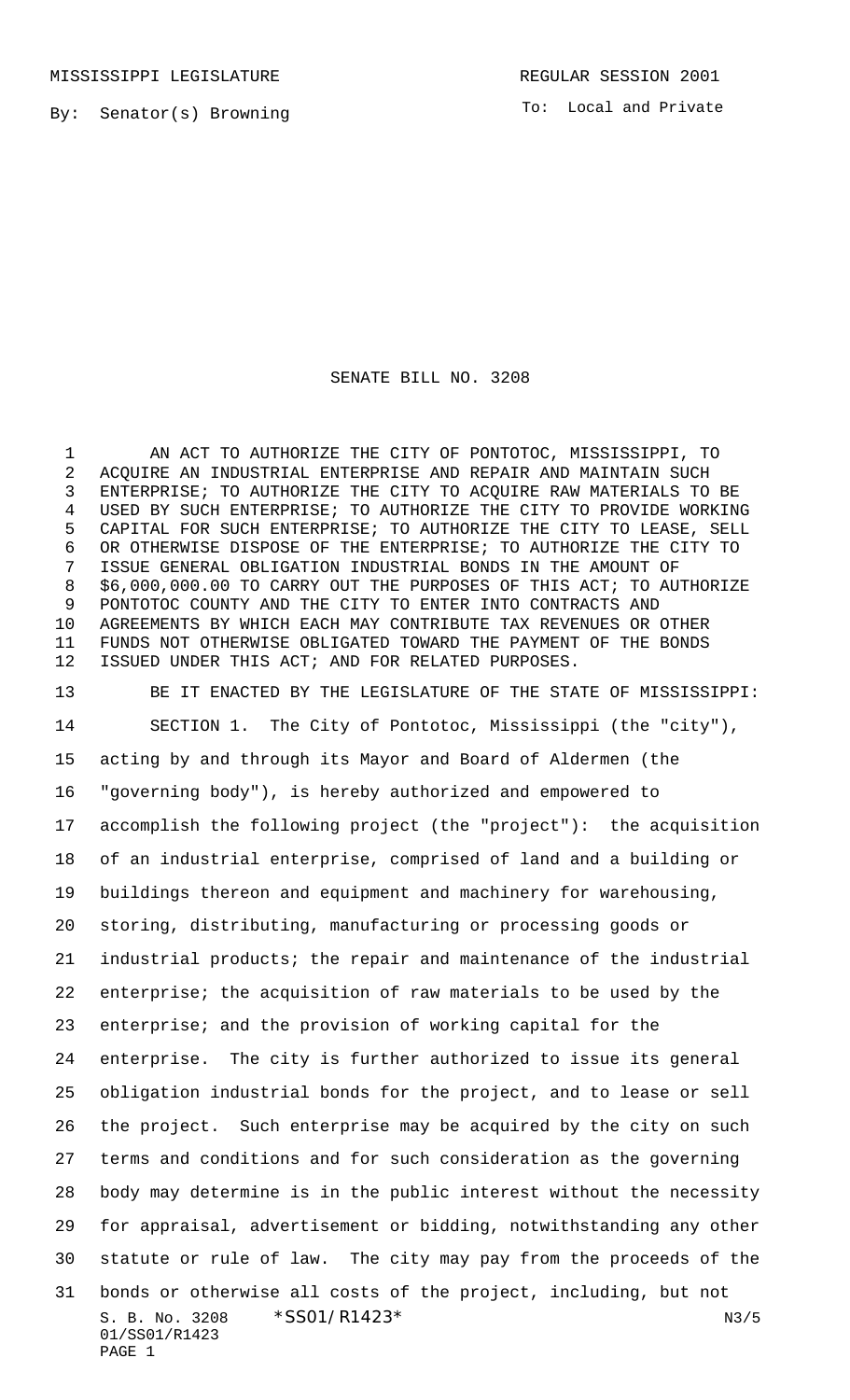limited to, expenses, premiums, fees and commissions that it may deem necessary or advantageous in connection with the issuance and sale of bonds thereof. Capitalized interest for a period ending six (6) months after the projected completion of the project may be deemed to be a cost of the project.

 SECTION 2. The governing body is hereby authorized to lease, sell or otherwise dispose of the project acquired under the provisions of Section 1 of this act on such terms and conditions and with such safeguards as will best promote employment and promote and protect the public interest; and the governing body is authorized to transfer title or possession to such project by warranty deed, lease, lease/purchase, bill of sale, contract or other customary business instrument in the same manner and to the same extent that any private corporation, association or person may now contract with reference to property of a similar nature without the necessity for appraisal, advertising or bidding, notwithstanding any other statute or rule of law. All income derived from the sale or lease of the project authorized hereunder may be applied to the retirement of bonds issued pursuant to this act or deposited into the general fund of the city to be used for any lawful purpose.

 SECTION 3. The general obligation industrial bonds of the city issued for the purpose set forth in Section 1 of this act shall not exceed an aggregate principal amount of Six Million Dollars (\$6,000,000.00) and shall be payable over a term not to exceed twenty-five (25) years.

S. B. No. 3208 \*SS01/R1423\* 01/SS01/R1423 SECTION 4. All bonds issued, as hereinabove provided, shall not be subject to any debt limitation, notwithstanding any other statute or rule of law. Such bonds shall be issued and the proceeds managed in accordance with the terms and provisions of Sections 21-33-307, 21-33-309, 21-33-311, 21-33-313, 21-33-315 (other than the provisions pertaining to required bond maturities, which shall not apply to bonds issued pursuant to this act),

PAGE 2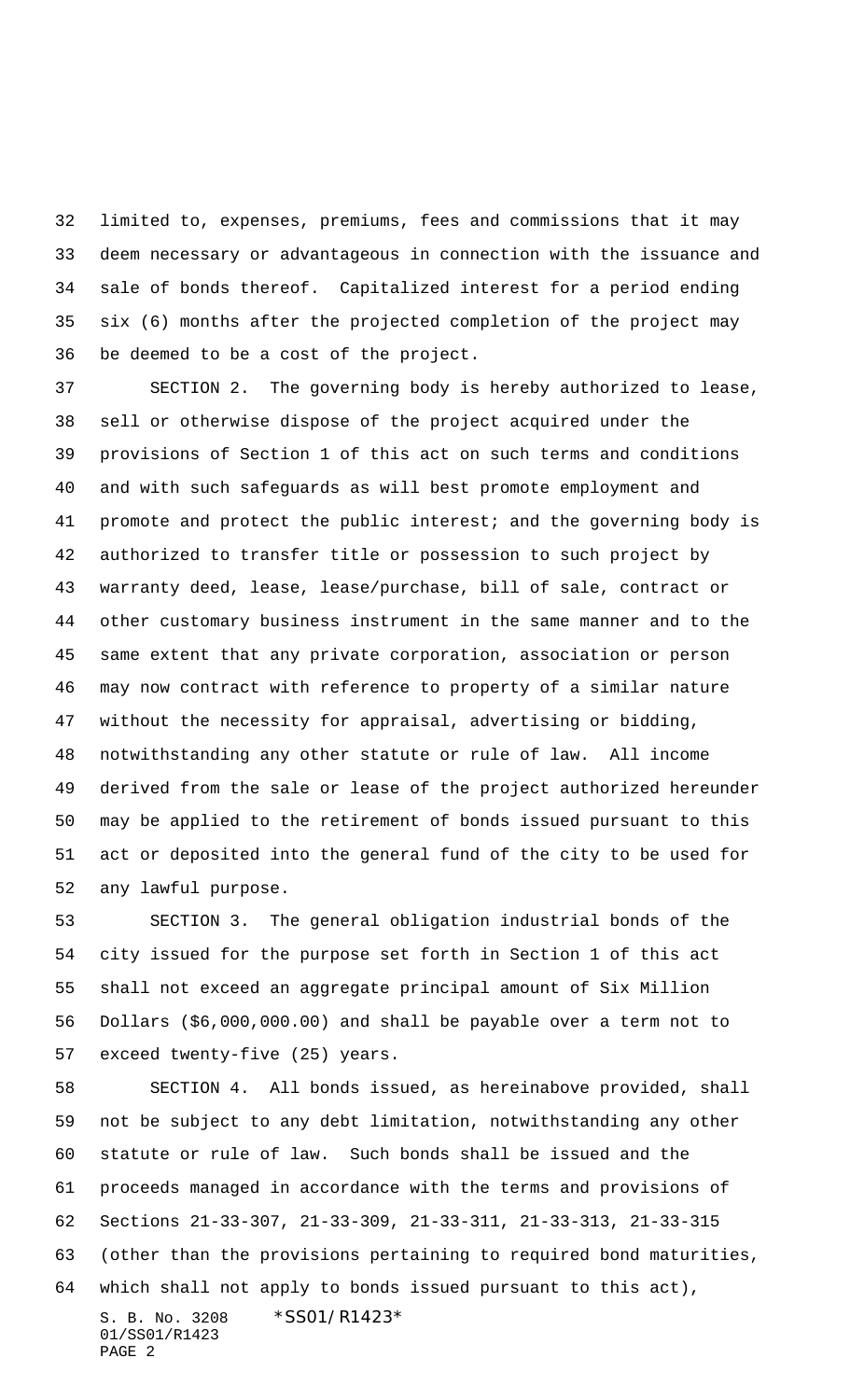21-33-317, 21-33-319, 21-33-321 and 21-33-323, Mississippi Code of 1972.

 SECTION 5. The bonds issued, as hereinabove provided, may be sold at public or private sale. If sold privately, such sale shall be on such terms and in such manner as the governing body shall determine. If sold publicly, such sale shall be conducted in accordance with the provisions of Section 31-19-25, Mississippi Code of 1972.

 SECTION 6. The city or its designee is hereby authorized to negotiate contracts for the acquisition and construction of all or any part of the project if the governing body makes a finding that, because of the particular nature of the project and each of its components, it would be in the best public interest of the city to negotiate the acquisition and construction of all or any part of the project and such finding is placed in the minutes of the governing body.

 SECTION 7. This act, without reference to any other statute not referred to herein, shall be deemed to be full and complete authority for the acquisition and/or construction of the project, the borrowing of money and the issuing of bonds, and shall be construed as an additional and alternate method therefor.

 SECTION 8. Any bonds issued under the provisions of this act shall be validated in the manner provided by law.

 SECTION 9. (1) Any bonds issued under this act and the income from such bonds shall be exempt from all State of Mississippi taxation, except inheritance and gift taxes.

S. B. No. 3208 \*SS01/R1423\* 01/SS01/R1423 PAGE 3 (2) Any bonds issued under this act shall be legal investments for commercial banks, savings and loan associations and insurance companies organized under the laws of this state. SECTION 10. The governing body is further authorized and empowered to adopt any and all lawful resolutions, orders and/or 96 ordinances; to agree to any covenants regarding the project; to execute necessary documents, contracts, leases, certificates and